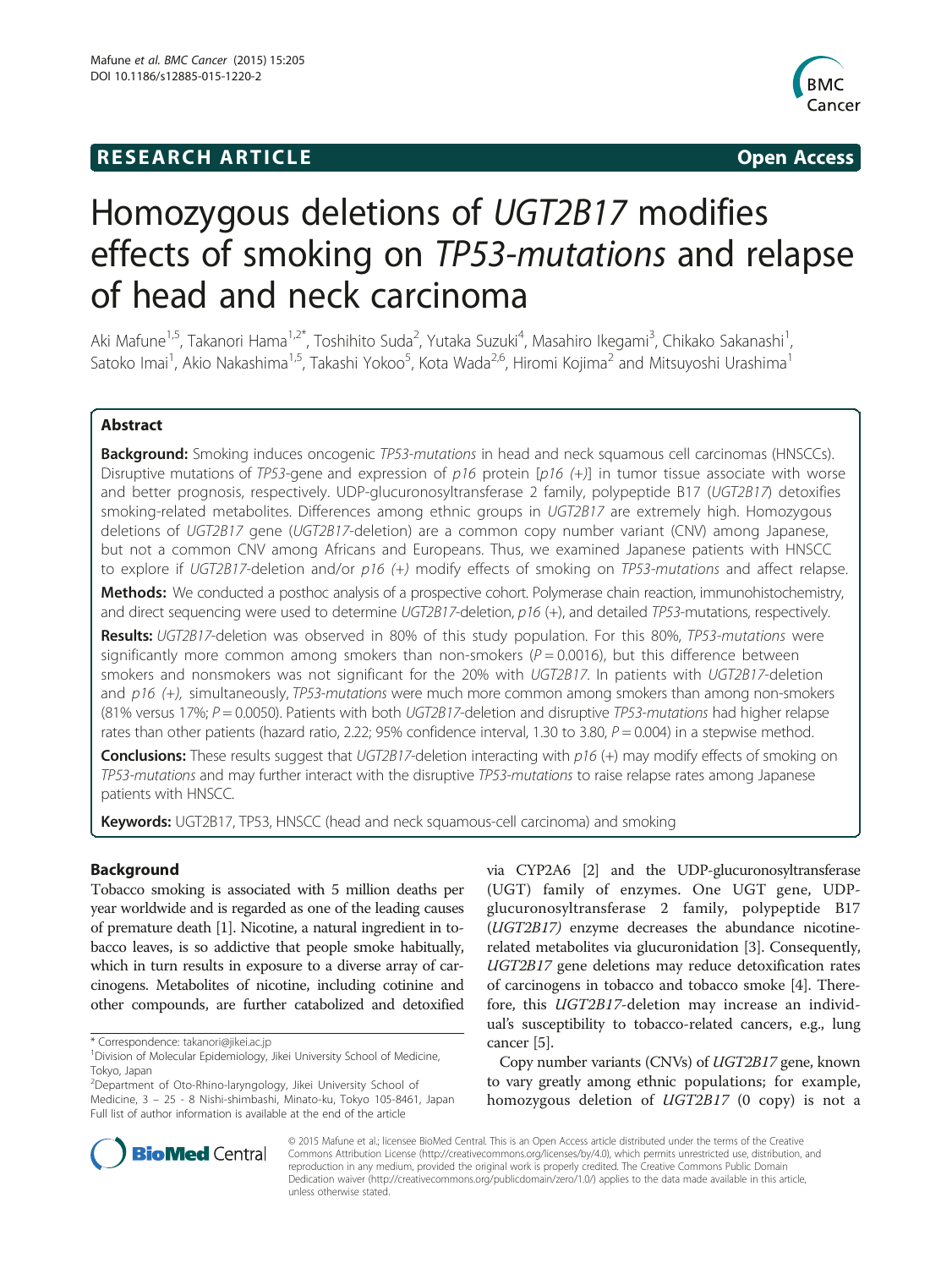common CNV among Africans or Europeans e.g., 14% of Nigerians, but it is common among East Asian populations, e.g., 92% of Japanese [\[6](#page-8-0)]. Smoking is a major risk factor for head and neck squamous cell carcinoma (HNSCC) [[7\]](#page-8-0), by inducing oncogenic mutations of the TP53 oncosuppressor gene [\[8\]](#page-8-0) and of other genes [\[9,10](#page-8-0)]. In particular, disruptive mutations in TP53 were associated with reduced survival in patients with HNSCC [\[11\]](#page-8-0).

Therefore, we hypothesized that smoking may increase the risk of TP53-mutations among patients with homozygous for UGT2B17 deletions (defined as "UGT2B17 deletion" in this study) to a greater extent than among patients with one or two copies of UGT2B17 (defined as "UGT2B17-presence" in this study). Because UGT2B17 deletion is common among Japanese, the power to detect interacting effects between smoking and UGT2B17 deletion on TP53-mutations can be enhanced by focusing on Japanese patients with HNSCC. In addition to TP53-mutations, overexpression of p16-protein [defined as " $p16 (+)$ " in this study] in tumors, which is encoded by CDKN2A, increases survival time in cases of oropharyngeal cancer [\[12,13\]](#page-8-0). We reported that heavy alcohol consumption triggered previously known and unknown somatic copy number alterations (SCNAs) including CDKN2A, but that smoking induced TP53-mutations [[14](#page-8-0)]. Using this cohort of Japanese patients with HNSCC as post hoc analysis, we newly explored if UGT2B17-deletion modify effects of smoking on TP53-mutations, in combination with  $p16$  (+). Furthermore, we studied if combinations among UGT2B17-deletion, p16 (+), and disruptive TP53-mutations affect cancer relapse.

## **Methods**

#### Study design

We conducted a cohort study at Jikei University Hospital from March 2006 to November 2012. The study protocol was reviewed and approved by the Ethics Committee for Biomedical Research of the Jikei Institutional Review Board. The entire process of study design, data monitoring, and data analyses were performed in the Division of Molecular Epidemiology. Eligible participants were Japanese patients with HNSCC (oropharyngeal, hypopharyngeal, laryngeal, oral and nasal cancer) aged 20 years or older who had newly diagnosed or recurrent disease. A total of 262 patients provided written informed consent to participate in this study. Of these 262 patients, 28 patients were excluded because pathological diagnosis was not squamous cell carcinoma or because the primary tumor site was unknown. 27patient received in combination with chemotherapy or radiotherapy after surgery for close surgical margin and/or extracapsular spread of metastatic node. All of them were stage IV. Clinical data from the remaining 234 patients were used. Clinical information was obtained from clinical and surgical charts. Tumor

node metastasis (TNM) classification and cancer stages were determined according to the  $6<sup>th</sup>$  Union for International Cancer Control TNM classification and stage groupings. Tumor grade with regard to cell differentiation was classified into three categories—well differentiated, moderately differentiated, or poorly differentiated—by a pathologist (M.I.). Of these 234 patients, nine patients were unknown of cell differentiation.

## Smoking and alcohol drinking

A history of current or past cigarette smoking was obtained based on a questionnaire completed by each patient at surgery. The age at which they started smoking and the number of cigarettes smoked per day was recorded. For past smokers, the age at which the patient ceased smoking was also recorded. The extent of previous smoking was quantified in pack-years (PYs); 10 PYs is any equivalent to smoking 1 pack including 20 cigarettes/day for 10 years (e.g., 2 packs/day for 5 years). Patients were classified as smokers if they had smoked at for least 10 PYs within the 20 years preceding diagnosis of HNSCC. Non-smokers were defined as patients who had never smoked, had not smoked in the 20 years preceding diagnosis, or smoked less than 10 PY prior to surgical resection of HNSCC. Of these 234 patients, two patients were unknown of smoking status.

The following three categories were used to classify patients based upon average daily alcohol consumption during the 20 years preceding diagnosis of HNSCC: 1) non-drinkers were defined as patients who did not consume alcohol or consumed less than one drink per day; 2) moderate drinkers were defined as patients who consumed at least one, but less than two, drinks per day, and 3) heavy drinkers were defined as patients who consumed two or more drinks per day. One drink was defined as containing approximately 10 g of alcohol, which is equal to 30 ml of hard liquor, 100 ml of wine containing 12% alcohol, or 360 ml of beer.

#### Samples

With each patient's consent, peripheral blood samples and tumor tissue were collected during the operation. QIAamp DNA Micro Kits 50 (Qiagen, Tokyo, Japan) were used to purify extracted DNA, and NanoVue plus (General Electric healthcare Japan, Tokyo, Japan) was used to measure DNA concentration in each sample; samples were then frozen at -80°C until use.

#### Array-based comparative genome hybridization (CGH)

An Agilent Enzymatic Labeling Kit was used according to the manufacturer's instructions to label 0.5 μg of genomic DNA for each CGH array. Labeled DNA was hybridized to an Agilent-022060 SurePrint G3 Human CGH Microarray 4x180K (Agilent Technologies, Inc., Santa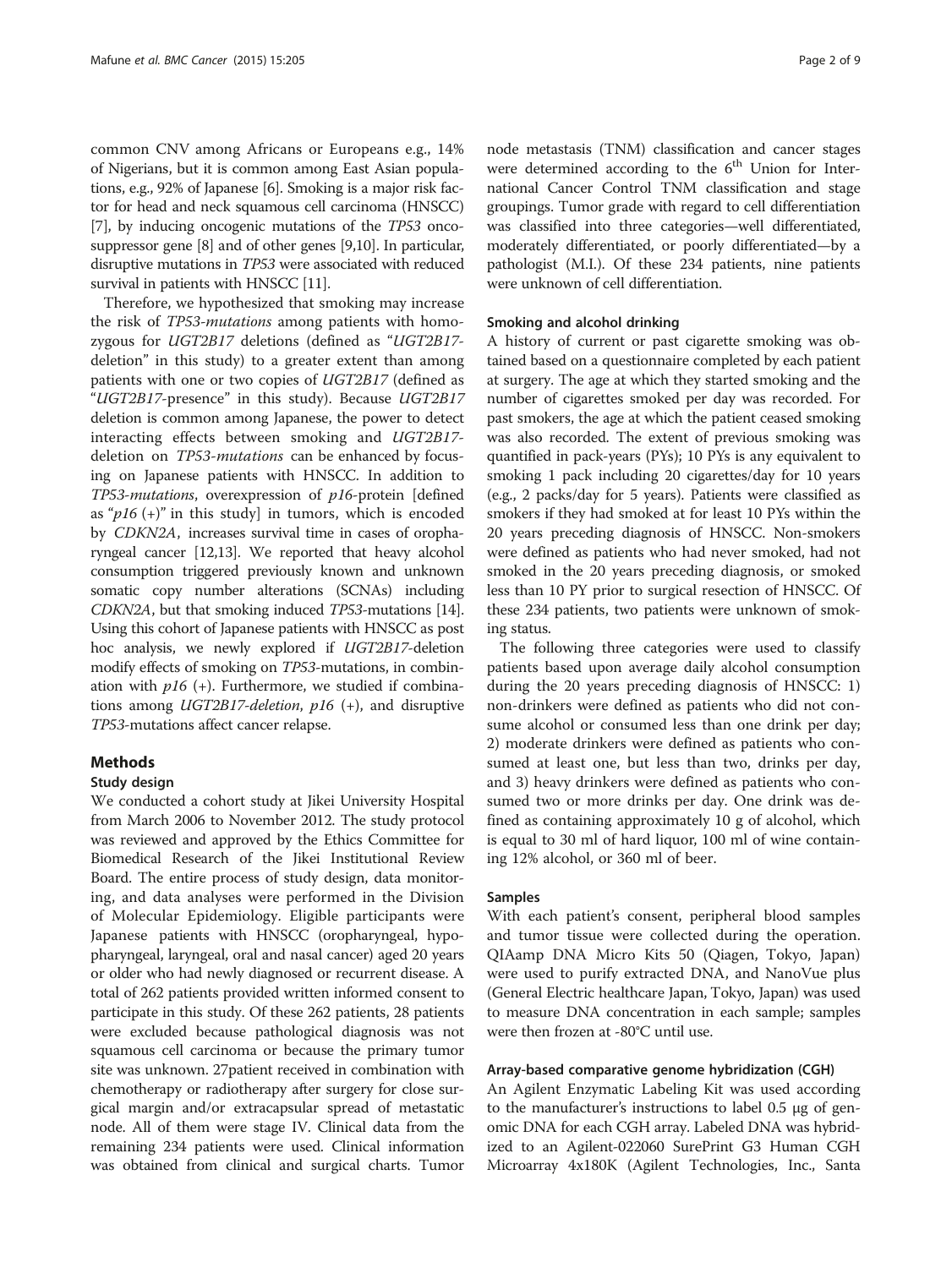Clara, CA, USA); the Agilent Microarray Scanner and Feature Extraction v.10.7.3.1 (Agilent Technologies), were used according to manufacturer's instruction to scan probed arrays. Control DNA was obtained from one Japanese individual who is an author (MU) of this study. We focused only on previously reported SCNAs of CDKN2A [[14](#page-8-0)] and on CNVs of UGT2B17 that are associated with metabolism of nicotine [[15\]](#page-8-0). The data described in this article have been deposited in NCBIs Gene Expression Omnibus (GEO) [[16](#page-8-0)] and are accessible through GEO series accession number GSE47443.

#### TaqMan Real-time PCR

We also performed real-time polymerase chain reaction (PCR) to confirm the microarray data. The TaqMan-based real-time PCR method for comparative quantification was performed with extracted DNA according to Life Technologies' protocol. Genomic sequences of UGT2B17 were used to generate the specific target sequence. Primers for UGT2B17 (Taqman Copy Number Assays No. 186891217) and a probe for RNase P (Taqman copy number Reference Assay RNase P No. 4401631) were used (Life Technologies Corp.). Reactions (20 μL) were performed in 96-well plates using Brilliant III Ultra-Fast QPCR Master Mix, Reference Dye (30 nM), nuclease-free water (8  $\mu$ L), DNA sample (1  $\mu$ L), and *UGT2B17* primer (1 μL) (Applied Biosystems) or TaqMan Copy Number Reference Assay *RNase P* (1  $\mu$ L); reaction mixtures were subjected to 40 cycles of 95°C for 3 min, 95°C for 10 s, and 60°C for 30 s. For the precise and accurate amplification of DNA, each assay with each primer pairs was run in duplicate. Comparative quantification was calculated using a sample from the same person (MU) who provided the control samples for the CGH array. A MX 3005P Real-Time QPCR System with Mx Pro Software version 4.10 (Agilent Technologies) was used to measure the product of each real-time PCR assay.

The method of measurement was based on the comparative cycle threshold (Ct) method for the target sequence (*UGT2B17*) and a reference sequence (*RNase P*). The *RNase P* gene was co-amplified with *UGT2B17* and served as an internal standard. The PCR amplification efficiencies of RNase P and UGT2B17 were 100% and 99%; these were calculated by using the comparative ΔΔCt methods as described by Pfaffl et al. [\[17](#page-8-0)]. The fold changes in copy numbers of the gene were log2 transformed and determined to be gene positive or gene negative (over two copies or not). Finally, 97% of array results were consistent with real-time PCR.

## PCR to differentiate between one and two copies of UGT2B17

In 3% of samples, array and real-time PCR results were conflicted and could not differentiate between one and two copies of the UGT2B17 gene, To determine the absence or presence of the UGT2B17 gene, we further performed PCR as follows. Because a high level of sequence identity exists between the UGT2B17 and UGT2B15 genes, we used gene-specific PCR primers to distinguish UGT2B17 from UGT2B15 and to distinguish between one and two copies of the UGT2B17 gene: Marker D (Forward primer 5'-TCACAAGTCAATCTCCCATCC-3', Reverse primer 5'-CTGCAGAATATGTCAATAATTGG C-3') is positive for one copy and two copies (100 bp), Marker J (Forward primer 5'-TGCACAGAGTTAAGA AATGGAGAGATGTG-3', Reverse primer 5'-GATCAT CCTATATCCTGACAGAATT-3') is positive for only one copy (900 bp) [[18,19\]](#page-8-0). PCR reactions were carried out in 25-μl mixtures containing 1 μg of genomic DNA, 2.5 μL of 10xLA PCR buffer II, 2 μL of dNTP (400 μM), 0.25 μL of LA Taq (Takara Bio Inc., Shiga, Japan), 18.25 μL of nuclease-free water, and 0.5 μL of each of the two primers (100 pmol/ $\mu$ L). Each reaction mixture was incubated at 94°C for 3 min and then subjected to 30 cycles of 94°C for 20 s, 60°C for 30 s, and 72°C for 90 s; each reaction was then incubated at 16°C until analysis.

#### TP53-mutations

The quality or quantity of DNA samples from 14 patients was not adequate to assess TP53 mutational status; therefore, only 234 samples were analyzed with regard to TP53-mutations.

Exons 2 thru 11 of the TP53 gene were each independently amplified by PCR using purchased primers following the manufacturer's protocol (NIPPON GENE Co. Ltd., Chiyoda-ku, Tokyo, Japan). Each resulting PCR product was cloned and then sequenced with the ABI PRISM 3700 Genetic Analyzer (Life Technologies Corp.). The following 10 single-nucleotide polymorphisms — V31I, P36P, P47S, P72R, R158R, R213R, V217M, P222P, T312S, and G360A—are reportedly each caused by a single nucleotide polymorphism [[20\]](#page-8-0), and thus excluded from total TP53-mutations. Disruptive TP53-mutations were defined as non-conservative mutations located inside the key DNA-binding domain (L2-L3 region) or as stop codons in any region [\[9](#page-8-0)]. Sites containing cytidine phosphate guanosine (CpG) dinucleotides were determined according to the database of WHO's International Agency for Research on Cancer and based on the work by Petitjean et al. [\[21](#page-8-0)].

## p16 immunohistochemistry

Formalin-fixed, paraffin-embedded tumor specimens were evaluated for p16 overexpression with a rabbit monoclonal antibody that recognizes  $p16$  (Anti-CDKN2A/p16INK4a antibody [EPR1473]: Abcam Plc, Science Park, Cambridge, England). In this study, positive  $p16$ -protein expression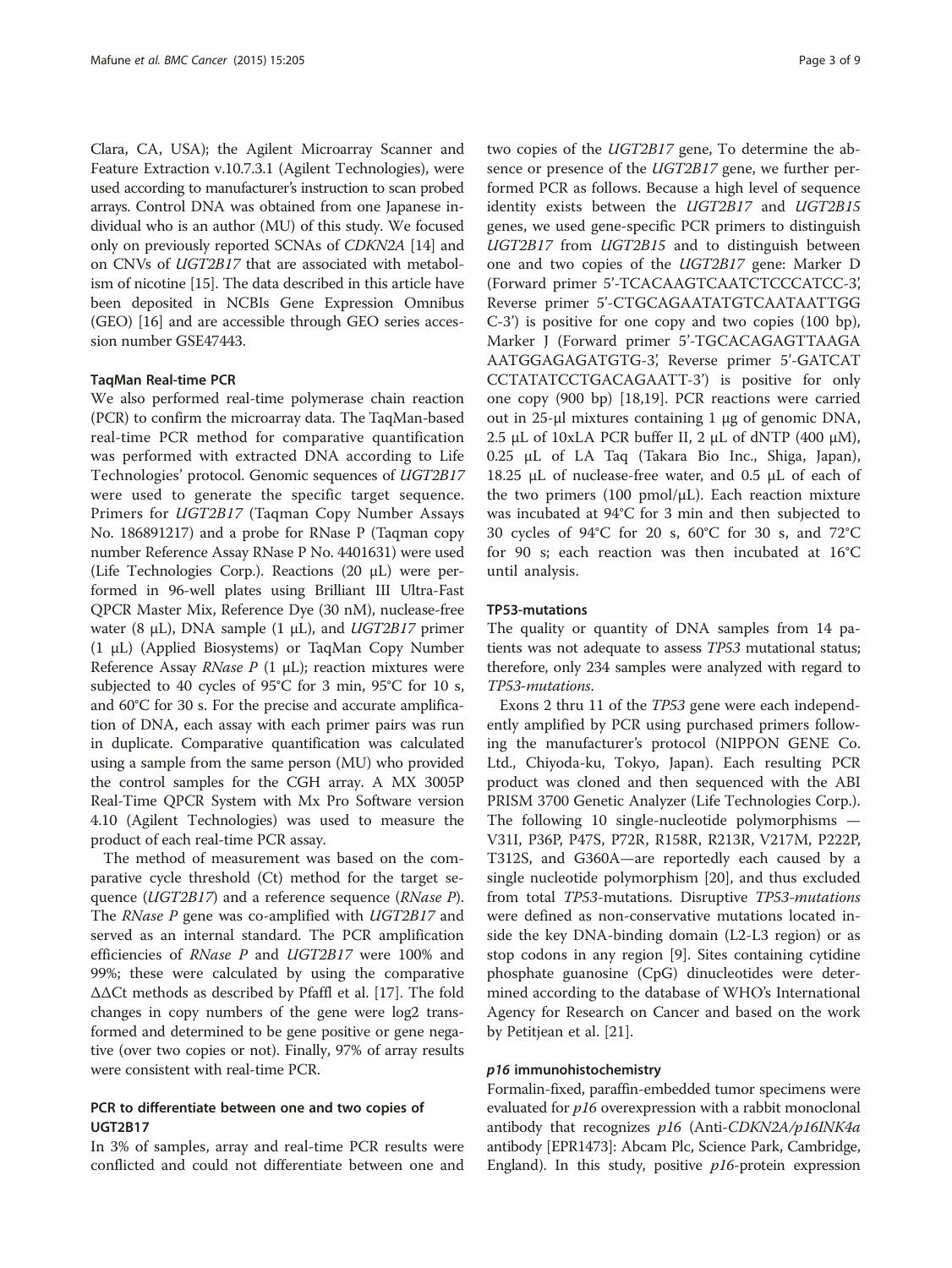(designated  $p16 (+)$ ) determined via immunohistochemistry (IHC) was defined as strong and diffuse nuclear, cytoplasmic staining or both in at least 70% of tumor cells. Any other pattern of  $p16$  expression was classified as  $p16$  (-).

#### Statistical analysis

To evaluate significant differences between groups, the unpaired  $t$  test and the Mann-Whitney test were used to analyze ages and PYs, respectively. The chi-square test was used to assess categorical variables. Interaction effects between smoking and each of ten sub-groupings age ( $\langle$  vs.  $\geq$  65 years), gender, drinking status, primary sites of tumor, tumor grades, stages, UGT2B17-CNV, CDKN2A-SCNA, p16-ICH, and UGT2B17-CNV and  $p16$ -ICH combined—were assessed with respect to any type of TP53-mutations; potential interactions were assessed by a  $P_{interaction}$  term. Then, for each sub-grouping, risks for any kind of TP53-mutations were compared between smokers and non-smokers using a risk ratio (RR) with a 95% confidence interval (95% CI).

In survival analyses, the time from surgery to relapse was used to calculate relapse-free rates. Patients were considered as "censored", when follow-ups were stopped at the time of a patient's death by causes other than HNSCC relapse or the last outpatient clinic visit. The Cox proportional hazard model was used to calculate each hazard ratio (HR) with a 95% CI. To distinguish significant prognostic factors from non-significant factors, a stepwise backward elimination method was applied to all 13 factors identified—age, gender, smoker (10PYs≤), heavy drinker, primary sites of tumor, CDKN2A-SCNA, p16-ICH, disruptive TP53-mutations, UGT2B17-deletion, interaction between disruptive TP53-mutations and UGT2B17-deletion, interaction between disruptive TP53 mutations and  $p16$  (+), stages, tumor grades— with a cutoff point of  $P = 0.05$ . The Kaplan–Meier survival curves were drawn based on relapse-free rates; log-rank tests were used to compare these rates differentiated by p16 (+), UGT2B17-deletion and disruptive TP53  $mutations.$  Each  $P < 0.05$  was considered statistically significant. However, the Bonferroni correction was used to correct for multiple testing, and each pairwise interaction among the 10 subgroups was considered significant when  $P_{\text{interaction}}$  was less than 0.005. All statistical analyses were performed using STATA 13.1 (STATA Crop., College Station, TX).

## Results

## Patient characteristics

Patient characteristics were compared between nonsmokers and smokers and between patients with wild-type TP53 and those with any type of TP53-mutations in the primary tumors (Table [1\)](#page-4-0). Tumors with TP53-mutations were significantly more common among smokers (67%)

than among non-smokers (52%) (RR: 1.29, 95% CI: 1.00 to 1.65,  $P = 0.030$ , which we have already reported [\[14\]](#page-8-0). Men  $(P < 0.001)$  and alcohol-drinkers  $(P < 0.001)$  were also significantly more common among smokers than among non-smokers. Oral cancer was more frequent among nonsmokers than smokers compared with other primary tumor sites ( $P = 0.030$ ). Well differentiated histology was less common among smokers than non-smokers. Heterozygous and homozygous deletions of the CDNK2A-gene were significantly more prevalent among patients with TP53-mutations than those with wild-type TP53 ( $P =$ 0.035). Additionally, we found that 80% of this study population harbored UGT2B17-deletions. However, nonsmokers did not differ significantly from smokers with regard to  $p16$  (+) or UGT2B17-CNVs; similarly, patients with wild-type *TP53* did not differ significantly from those with TP53-mutations with regard to  $p16 (+)$  or UGT2B17-CNVs.

Then, we focused more closely on TP53 status of tumors. Of the 234 tumor samples analyzed, 86 samples had no TP53 mutation, 84 had one mutation, 27 had two mutations, 20 had three, 7 had four, 9 had five, and 1 had six. The frequencies of specific base-pair changes among these 234 patients were as follows:  $A: T > C: G$ , 1 (0.4%); A:T > G:C, 13 (5.6%), A:T > T:A, 5 (2%); G:C > A:T, 60 (26%); G:C > C:G, 19 (8%); G:C > T:A, 82 (35%). The frequencies of other types of mutations were as follows: deletion, 10 (4%); insertion, 4 (2%); nonsense, 63 (27%); missense, 69 (30%); frameshift, 14 (6%). In non-smokers, 9 in 37 (24%; 95% CI, 12 to 41%) TP53-mutations occurred at CpG sites, but in smokers, 13 in 108 (12%; 95% CI, 7 to 20%) did.

## Effects modifiers of smoking on TP53-mutations

Interactions between smoking and each of 11 variables age, gender, alcohol drinking status, the primary sites of tumors, tumor grades, stages, the number of lymph node metastasis, UGT2B17-deletion, CDKN2A-SCNAs, p16 (+), and a combination of  $UGT2B17$ -deletion and  $p16$ (+)—were assessed (Table [2](#page-5-0)). In variables of the primary sites of tumors,  $CDKN2A$ -SCNAs,  $p16$  (+), and a combination of *UGT2B17*-deletion and  $p16$  (+), interactions were analyzed except for HPV-positive patients. Smoking interacted significantly with four factors—stages, UGT2B17-deletion,  $p16$  (+), and the combination of  $UGT2B17$ -deletions and  $p16$  (+)—to induce TP53*mutations*, but not with age ( $P = 0.55$ ), gender ( $P = 0.22$ ), drinking status ( $P = 0.90$ ), primary tumor sites ( $P = 0.09$ ), tumor grades ( $P = 0.30$ ), the number of lymph node metastasis ( $P = 0.51$ ) or CDKN2A-SCNAs ( $P = 0.08$ ). Restricting to patients with UGT2B17-deletion, TP53-mutations were more prevalent among smokers than among nonsmokers ( $P = 0.0016$ ), but restricting to patients with UGT2B17-presence, differences between smokers and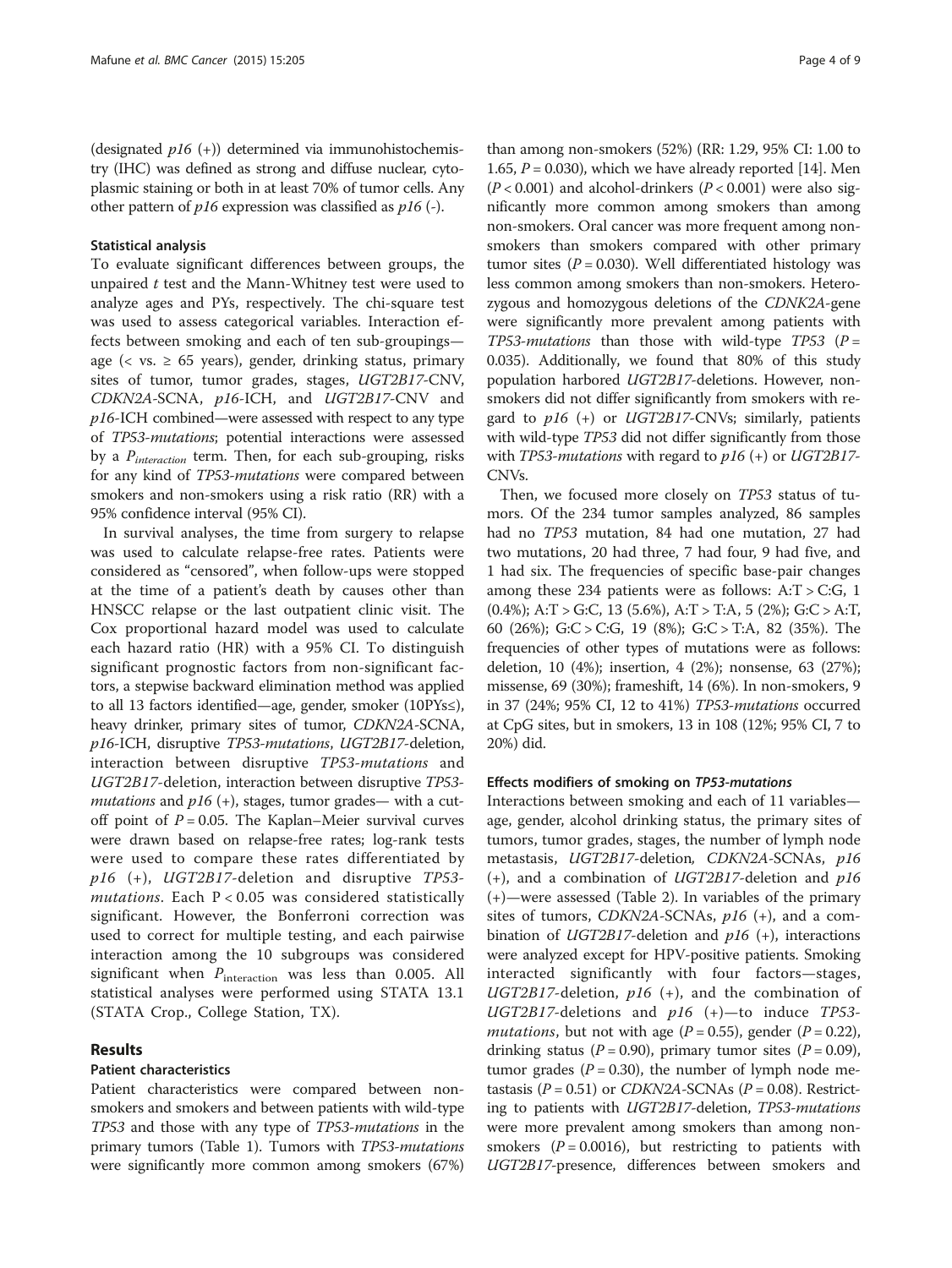|                                                  | <b>Total</b>    | Smokers*2        | Non-smokers <sup>*2</sup> | p-value                   | Mutant TP53      | Wild-type       | p-value                |
|--------------------------------------------------|-----------------|------------------|---------------------------|---------------------------|------------------|-----------------|------------------------|
|                                                  |                 | $(N = 161: 69%)$ | $(N = 71:31\%)$           |                           | $(N = 147: 63%)$ | <b>TP53</b>     |                        |
|                                                  |                 |                  |                           |                           |                  | $(N = 87: 37%)$ |                        |
| Smoking status - PYs                             |                 |                  |                           |                           |                  |                 |                        |
| 25%/50%/75%                                      | 0/25/40         | 25/40/46         | 0/0/0                     | $< 0.0001^*$ <sup>3</sup> | 8/30/40          | 0/20/40         | $0.085^*$ <sup>3</sup> |
| Smokers $-$ no. $(\%)$                           | 161 (69)        |                  |                           |                           | 108 (74)         | 53 (61)         | $0.030^{*4}$           |
| $TP53$ -mutations – no. $%$                      | 147(63)         | $108(67)^{*7}$   | 37 (52) $*7$              | $0.030^{*4}$              |                  |                 |                        |
| Age, years - yr. mean $\pm$ s.d.                 | $63.2 \pm 10.9$ | $63.5 \pm 10.2$  | $62.6 \pm 12.6$           | $0.56^{*5}$               | $64.1 \pm 10.4$  | $61.6 \pm 11.5$ | $0.082^{*5}$           |
| Men - no. $(%)$ <sup>*6</sup>                    | 187 (80)        | 152 (94)         | 33 (46)                   | $< 0.001^*$               | 122 (83)         | 65 (75)         | $0.13^{*4}$            |
| Drinking status - no. $(\%)^{\ast 6}$            |                 |                  |                           | $< 0.001^{\ast 4}$        |                  |                 | $0.043^*$              |
| Non-drinker                                      | 89 (38)         | 35(22)           | 53 (75)                   |                           | 50 (34)          | 39 (45)         |                        |
| Moderate drinker                                 | 74 (32)         | 64 (40)          | 9(13)                     |                           | 55 (37)          | 19 (22)         |                        |
| Heavy drinker                                    | 71 (30)         | 62 (39)          | 9(13)                     |                           | 42 (29)          | 29 (33)         |                        |
| Primary site of tumor – no. $(\%)^{\ast}6$       |                 |                  |                           | $0.030^{*4}$              |                  |                 | $0.13^{*4}$            |
| Oropharyngea                                     | 63 (27)         | 47 (29)          | 16 (23)                   |                           | 37 (25)          | 26(30)          |                        |
| Hypopharyngeal                                   | 64 (27)         | 47 (29)          | 16 (23)                   |                           | 49 (33)          | 15(17)          |                        |
| Laryngeal                                        | 29 (12)         | 24 (15)          | 5(7)                      |                           | 17(12)           | 12(14)          |                        |
| Oral                                             | 57 (24)         | 32 (20)          | 25 (35)                   |                           | 32(22)           | 25 (29)         |                        |
| Nasal                                            | 21(9)           | 11(7)            | 9(13)                     |                           | 12(8)            | 9(10)           |                        |
| Cell differentiation - no. $(\%)^*$ <sup>6</sup> |                 |                  |                           | $0.023^{*4}$              |                  |                 | $0.94^*$ <sup>4</sup>  |
| Well differentiated                              | 69 (31)         | 39 (25)          | 29 (43)                   |                           | 45 (31)          | 24 (29)         |                        |
| Moderately differentiated                        | 111 (49)        | 84 (54)          | 26 (39)                   |                           | 70 (49)          | 41 (50)         |                        |
| Poorly differentiated                            | 45 (20)         | 33(21)           | 12 (18)                   |                           | 28 (20)          | 17(21)          |                        |
| Stages - no. $(\%)^{\ast}6$                      |                 |                  |                           | $0.12^{*4}$               |                  |                 | $0.97^*$               |
|                                                  | 12(5)           | 11(7)            | 1(1)                      |                           | 8(5)             | 4(5)            |                        |
| Ш                                                | 48 (21)         | 34(21)           | 14 (20)                   |                           | 29(20)           | 19 (22)         |                        |
| Ш                                                | 48 (21)         | 28 (18)          | 20 (29)                   |                           | 30(21)           | 18(21)          |                        |
| IV                                               | 124 (53)        | 87 (54)          | 35 (50)                   |                           | 79 (54)          | 45 (52)         |                        |
| Anticancer therapy $-$ no. (%)                   |                 |                  |                           |                           |                  |                 |                        |
| Radiotherapy ± Chemotherapy                      | 27(12)          | 22(13)           | 4(6)                      | $0.13^{*4}$               | 15(10)           | 12(14)          | $0.41^*$               |
| $CDKN2A-SCNAs - no.$ (%) <sup>*6</sup>           |                 |                  |                           | $0.73^{*4}$               |                  |                 | $0.035^{*4}$           |
| Norma                                            | 174 (77)        | 117 (76)         | 55 (80)                   |                           | 99 (72)          | 75 (86)         |                        |
| Heterozygous deletion                            | 39 (17)         | 29 (19)          | 10(14)                    |                           | 29 (21)          | 10(11)          |                        |
| Homozygous deletion                              | 12(5)           | 8(5)             | 4(6)                      |                           | 10(7)            | 2(2)            |                        |
| $p16 (+) -$ no. (%)                              | 47 (20)         | 28 (17)          | 19 (27)                   | $0.10^{*4}$               | 24 (16)          | 23 (26)         | $0.062^*$              |
| UGT2B17 CNVs - no. $(\%)^{\ast}$ 6               |                 |                  |                           | $0.60^{*4}$               |                  |                 | $0.95^{\ast 4}$        |
| Homozygous deletions: 0 copy                     | 181 (80)        | 124 (81)         | 55 (80)                   |                           | 111 (80)         | 70 (80)         |                        |
| Heterozygous deletion: 1 copy                    | 42 (19)         | 28 (18)          | 14(20)                    |                           | 26 (19)          | 16 (18)         |                        |
| Normal: 2 copies                                 | 2(1)            | 2(1)             | 0(0)                      | $0.60^{*4}$               | 1(1)             | 1(1)            | $0.95^*$ <sup>4</sup>  |

## <span id="page-4-0"></span>Table 1 Patient<sup>\*1</sup> characteristics assessed based on smoking status and TP53-mutations

 $*$ <sup>1</sup>Smoking history was unavailable for two of the 234.

\*<sup>2</sup>Non-smokers were defined as having a <10-PYs history; smokers were defined as having a ≥10-PYs history.<br>\*<sup>3</sup>Mann-Whitney test was used to calculate the p-value.

 $^{*4}\chi^{2}$  test was used to calculate the p-value.  $^{*5}$ Student's t test was used to calculate the –value.<br> $^{*6}$ Because of rounding, total values are not always 100%.  $^{*7}$ RR, 1.29; 95% CI, 1.00 to 1.65.

non-smokers were not significant. Similarly, restricting to patients with  $p16$  (+) tumors, smoking increased the risk of TP53-mutations up to 3.48-fold in comparison with non-smoking, but not in restricting to patients with p16 (-) tumors. In restricting to patients with UGT2B17 deletion and had  $p16$  (+), smokers had significantly higher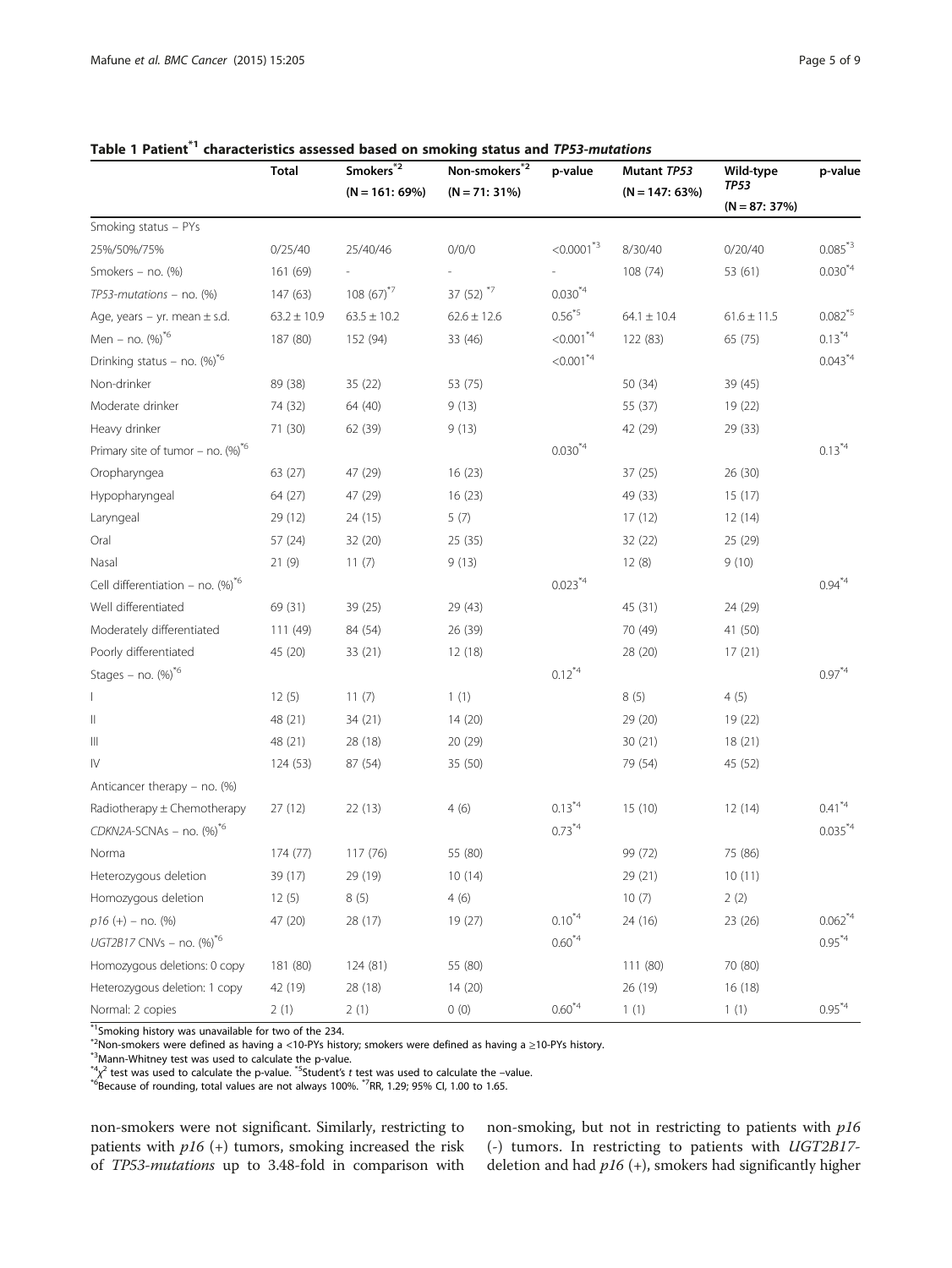<span id="page-5-0"></span>Table 2 Effects modifiers of smoking on TP53-mutations in tumors<sup>\*1</sup>

| Outcome: any type of TP53-mutations            | *2<br>$P_{interaction}$ | Smokers $N = 167$ | Non-smokers $N = 65$ | <b>RR</b> | 95% CI       | p-value |
|------------------------------------------------|-------------------------|-------------------|----------------------|-----------|--------------|---------|
| Primary sites of tumor - no. $%$ /*6           | 0.09                    |                   |                      |           |              |         |
| Oropharyngeal                                  |                         | 26 (76)           | 4(80)                | 0.96      | 0.59 to 1.54 | 0.86    |
| Hypopharyngeal                                 |                         | 37 (79)           | 11(69)               | 1.15      | 0.80 to 1.64 | 0.42    |
| Laryngeal                                      |                         | 14 (58)           | 3(60)                | 0.97      | 0.44 to 2.15 | 0.95    |
| Oral                                           |                         | 15 (48)           | 16(67)               | 0.73      | 0.46 to 1.15 | 0.18    |
| Nasal                                          |                         | 10(91)            | 1(11)                | 8.18      | 1.28 to 52.4 | 0.0004  |
| Stages $-$ no. $(\%)$                          | 0.0019                  |                   |                      |           |              |         |
|                                                |                         | 7(64)             | 1(100)               | 0.64      | 0.41 to 0.99 | 0.46    |
| $\vert\vert$                                   |                         | 19 (56)           | 10(71)               | 0.78      | 0.50 to 1.22 | 0.32    |
| $\ensuremath{\mathsf{III}}\xspace$             |                         | 21(75)            | 9(45)                | 1.67      | 0.98 to 2.83 | 0.034   |
| $\mathsf{I}\mathsf{V}$                         |                         | 60 (69)           | 17 (49)              | 1.42      | 0.98 to 2.05 | 0.035   |
| UGT2B17 CNVs <sup>*5</sup> – no. (%)           | 0.0016                  |                   |                      |           |              |         |
| UGT2B17-deletion: 0 copy                       |                         | 85 (69)           | 24 (44)              | 1.57      | 1.14 to 2.17 | 0.0016  |
| UGT2B17-presence: 1 copy or 2 copies           |                         | 16(53)            | 11(79)               | 0.68      | 0.44 to 1.05 | 0.11    |
| CDKN2A SCNA <sup>*3*6</sup> - no. (%)          | 0.08                    |                   |                      |           |              |         |
| Normal: 2 copies                               |                         | 68 (65)           | 22(51)               | 1.27      | 0.91 to 1.75 | 0.12    |
| Heterozygous deletion: 1 copy                  |                         | 21 (78)           | 7(70)                | 1.11      | 0.71 to 1.75 | 0.62    |
| Homozygous deletions: 0 copy                   |                         | 6(75)             | 4(100)               | 0.75      | 0.50 to 1.12 | 0.27    |
| $p16$ -ICH in tumor <sup>*4*6</sup> – no. (%)  | 0.043                   |                   |                      |           |              |         |
| $p16(-)$                                       |                         | 85 (68)           | 33 (66)              | 1.03      | 0.82 to 1.30 | 0.80    |
| $p16 (+)$                                      |                         | 17(77)            | 2(22)                | 3.48      | 1.00 to 12.1 | 0.0043  |
| UGT2B17-CNVs & p16-ICH - no. (%) <sup>*6</sup> | 0.0080                  |                   |                      |           |              |         |
| UGT2B17-presence & p16 (-)                     |                         | 13(57)            | 10(91)               | 0.62      | 0.42 to 0.93 | 0.045   |
| UGT2B17-deletions & $p16$ (-)                  |                         | 67 (69)           | 21(57)               | 1.22      | 0.89 to 1.66 | 0.18    |
| UGT2B17-presence & $p16 (+)$                   |                         | 2(50)             | 1(33)                | 1.50      | 0.23 to 9.80 | 0.66    |
| UGT2B17-deletions & $p16 (+)$                  |                         | 13 (81)           | 1(17)                | 4.88      | 0.80 to 29.6 | 0.0050  |

\*1Any type of TP53-mutations observed in the tumor genome was used as the outcome.<br>\*2P<sub>interaction</sub> was calculated as interaction effect between a factor and smoking on the risk of TP53-*mutations* in a tumor. With the Bo was considered as statistically significant.<br><sup>\*3</sup>CDKN2A SCNA: Copy number alterations of CDKN2A, which encodes p16, were determined by CGH array.

<sup>\*4</sup>p16 overexpression in tumor samples was determined via ICH and classified as positive (+) or negative (-).<br><sup>\*5</sup>UGT2B17 CNV: Copy number variants of UGT2B17 were screened via CGH array and confirmed by real-time PCR and

<sup>\*6</sup>Interaction was analyzed except for HPV-positive patients.

risk of TP53-mutations than did non-smokers (RR, 4.88; 95% CI, 0.80 to 29.6;  $P = 0.0050$ , but not in other combinations: UGT2B17-presence and p16 (-), UGT2B17 deletion and  $p16$  (-), and UGT2B17 presence and  $p16$ (+) (Table 2).

## Prognostic factors

Using backward elimination for 13 candidate prognostic factors (Table [3](#page-6-0)), we found that disruptive TP53-mutations and UGT2B17-deletion interacted to significantly increase the risk of relapse (HR, 2.22; 95% CI, 1.30 to 3.80,  $P =$ 0.004); however, either TP53-mutations or UGT2B17 deletion alone did not significantly affect the risk. Notably,  $p16$  (+) was a better prognostic factor than  $p16$  (-) (HR, 0.53; 95% CI, 0.29 to 0.99,  $P = 0.047$ ). Thus, we analyzed

three grouping of the 234 patients based on combinations of three factors— $p16$  (+) tumors, presence of disruptive TP53-mutations, and UGT2B17-deletions. During a median follow-up period of 1.5 years (interquartile range, 1.0 to 2.5 years), relapse occurred in 89 of 232 patients (38%) in this study. Based on Kaplan-Meier curves, patients harboring both UGT2B17-deletion and a disruptive TP53 mutation in the primary tumors had the highest relapse rates among the three groups, and the group comprising patients with  $p16$  (+) tumors and lacking any disruptive TP53-mutation in the primary tumors had the lowest relapse rates (Figure [1\)](#page-6-0). Relapse was occurred in 21 of 35 patients in the group of both UGT2B17-deletion and a disruptive *TP53-mutation* in the primary tumors (indicated as green-colored line in Figure [1\)](#page-6-0), 16 of 59 patients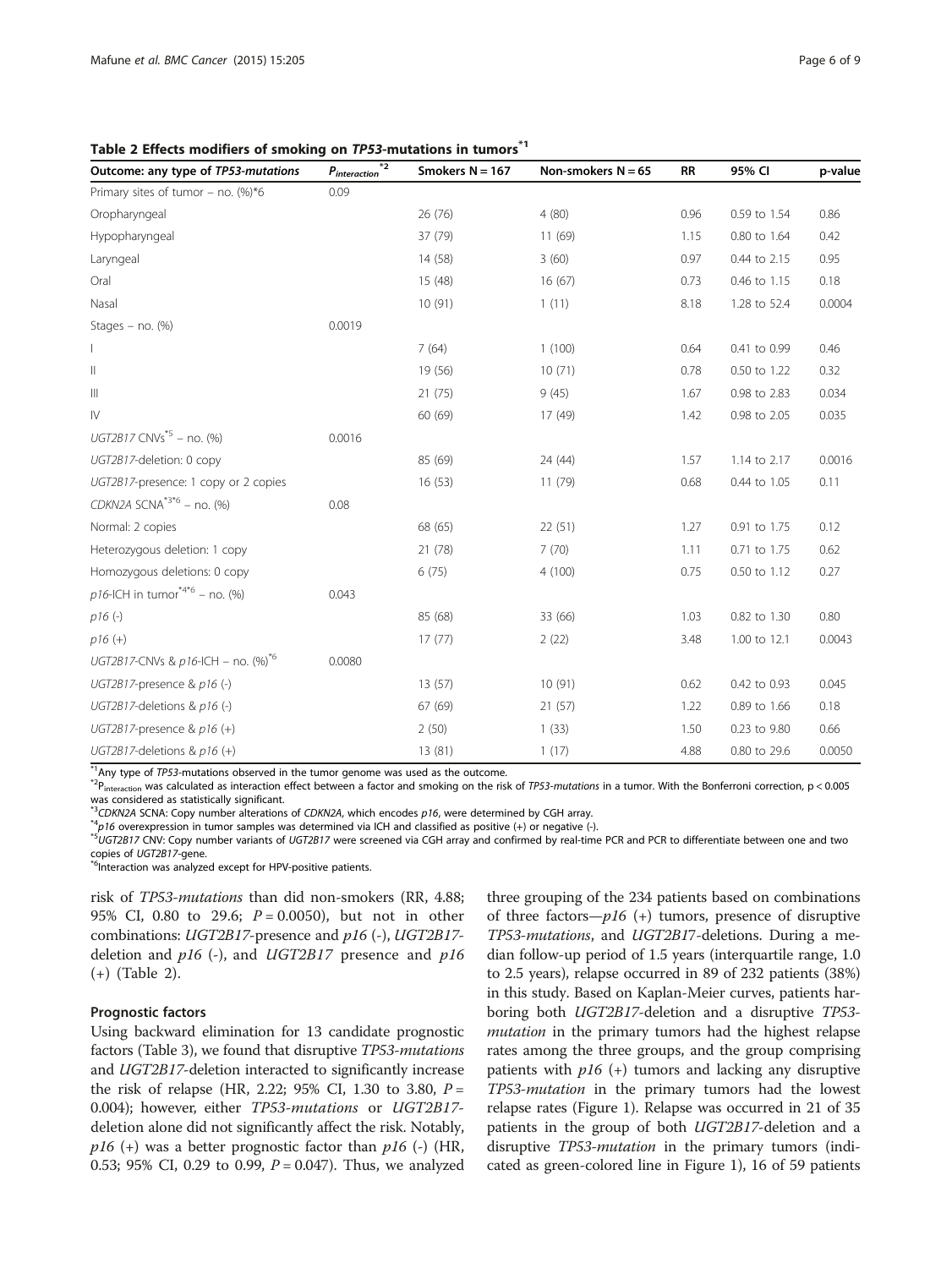| Outcome: any type of TP53-mutations in a tumor              | ΗR   | 95% CI           | <i>p</i> -value |  |  |  |
|-------------------------------------------------------------|------|------------------|-----------------|--|--|--|
| Having both disruptive TP53-mutations and UGT2B17-deletions | 2.22 | 1.30 to 3.80     | 0.004           |  |  |  |
| p16-positive tumor                                          | 0.53 | $0.29$ to $0.99$ | 0.047           |  |  |  |
| Stage IV                                                    | 2.32 | 1.44 to 3.74     | 0.001           |  |  |  |
| Poorly differentiated tumor grade                           | 1.66 | 1.01 to $2.74$   | 0.047           |  |  |  |

<span id="page-6-0"></span>Table 3 Cox proportional hazard model as determined with backward eliminated via a stepwise method\*1

\*1By backward elimination from age, gender, smoker (10 PYs ≤), heavy drinker, primary site of tumor, CDKN2A-SCNAs, p16 (+), disruptive TP53-mutations, UGT2B17-deletion, interaction effect between disruptive TP53-mutations and UGT2B17-deletion, interaction between disruptive TP53-mutations and p16 (+), stages, tumor grade of cell differentiation.

in the group of both  $p16$  (+) and no disruptive TP53mutation in the primary tumors (indicated as bluecolored line in Figure 1) and 48 of 131 patients in the other groups (indicated as red-colored line in Figure 1). We also analyzed overall survival by Kaplan-Meier curves. Although patients with  $p16$  (+) tumors and lacking any disruptive TP53-mutation in the primary tumors had the highest survival rates than the other groups ( $P = 0.0190$ , figure was not shown), there was no significant effect among these three factors; status of disruptive TP53 mutation, p16 and UGT2B17.

## **Discussion**

The prevalence of copy number variants (CNVs) of UGT2B17 gene is quite different among ethnic populations. The frequency of UGT2B17-deletion was only about 10 to 15% among general Caucasian population or Caucasian with lung cancer [[5,22](#page-8-0)]. In contrast, the frequency of UGT2B17-deletion among Japanese athletes was 74.5% in male and 60.2% in female [\[23\]](#page-8-0) and 92% among those contributing to the Japanese HapMap [\[6\]](#page-8-0). We first confirmed that homozygous deletion of UGT2B17 is highly prevalent among this cohort of Japanese patients. Of the 234 patients examined, 80% were homozygous for UGT2B17-deletions; 19% carried one copy of UGT2B17, and only 1% had two copies; these findings were within the range of previous reports for the Japanese or East Asian [[6,23](#page-8-0)]. Therefore, Japanese patients with HNSCC constitute a valid study population for examination of the influence of UGT2B17 deletion on TP53 mutation ratio and relapse rates.



combinations of p16 (+) tumors, disruptive TP53-mutations, and homozygous UGT2B17 deletions. The group of both UGT2B17-deletion and a disruptive TP53-mutation in the primary tumors is indicated as green-colored line, the group of both p16 (+) and no disruptive TP53-mutation in the primary tumors is indicated as blue-colored line and the other groups are indicated as red-colored line. p16 (+): p16-positive tumor; p16 (-): p16- negative tumor; dTP53 (+): presence of disruptive TP53-mutations; dTP53 (-): no disruptive TP53-mutations or wild-type TP53; UGT2B17 (+): UGT2B17-deletion: homozygous deletion of UGT2B17; UGT2B17 (-): UGT2B17-presence: one or two copies of UGT2B17.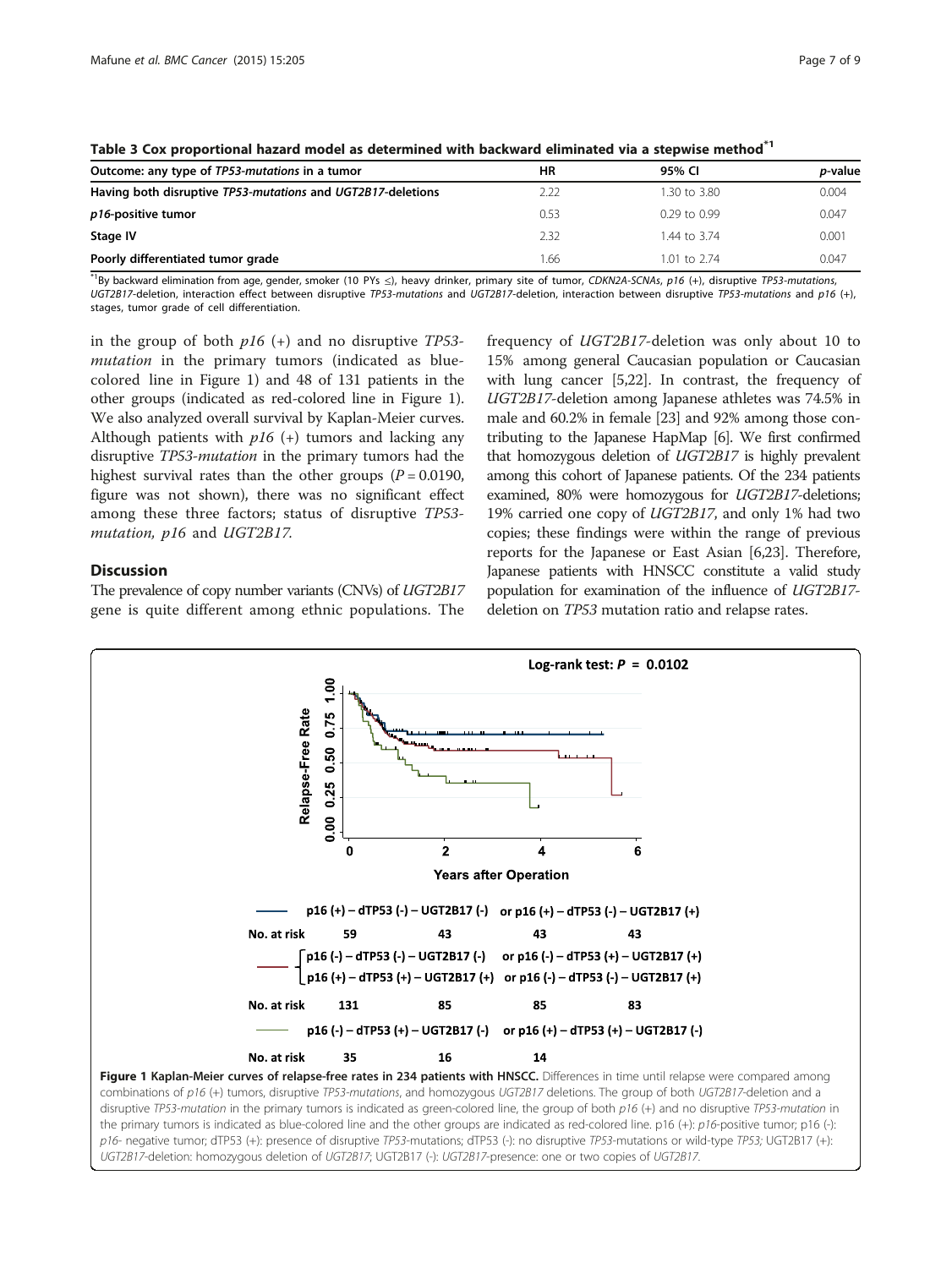We next found that 63% of all tumors had some type of mutation within exon-2 to exon-11 of TP53. There were significantly more TP53-mutant tumors among smokers than non-smokers, which we have already reported [\[14\]](#page-8-0). Moreover, the frequency of TP53-mutations at CpG sites was 2-fold higher among non-smokers than among smokers. These findings were consistent with previous findings from whole-exome sequencing studies [[9\]](#page-8-0).

Thirdly, we found a significant interaction effect between UGT2B17-deletion and smoking on TP53 mutation rate ( $P_{interaction} = 0.0016$ ). Specifically, restricting to patients with UGT2B17-deletion, TP53-mutations were significantly more common in tumors from smokers than those from non-smokers, but not for patients with UGT2B17-presence; to our knowledge, these and following findings have not been reported previously. UGT2B17 deletion may 1) reduce a person's ability to detoxify smoking-associated metabolites, 2) allow cellular DNA to become exposed to high levels of carcinogens in cigarettes and cigarette smoke, and 3) raise the probability of DNA injury, and thus increase the risk of TP53-mutations, resulting in tumor development. Moreover, p16 expression also interacted with smoking to increase the risk of TP53-mutations. Specifically, restricting to patients with  $p16$  (+) tumors, the frequency of TP53-mutations was 3.48-fold higher among smokers than non-smokers. Overexpression of p16 can result from disruption of the negative feedback loop that normally operates among p16, cyclin-dependent kinases, cyclins, and phosphorylation of retinoblastoma protein; several causes—including human papillomavirus infection—can disrupt this loop [[24\]](#page-8-0), and such disruption may facilitate cell cycle progression and make cells more susceptible to the carcinogens in cigarettes and cigarette smoke.

We then assessed a combination of these two variables—  $UGT2B17$ -deletion and  $p16 (+)$ —to assess potential interactions between them. Restricting to patients with  $UGT2B17$ -deletion and  $p16$  (+) tumors, TP53-mutations were significantly more common among tumors from smokers (81%) than those from non-smokers (17%) (RR, 4.88; 95% CI, 0.80 to 29.6;  $P = 0.0050$ ). On the other hand, patients with  $UGT2B17$ -presence and  $p16$  (-) tumors, TP53-mutations were significantly less common among tumors from smokers (57%) than those from non-smokers (91%) (RR, 0.62; 95% CI, 0.42 to 0.93;  $P = 0.045$ ). From these findings, together  $UGT2B17$ -deletion and  $p16 (+)$ synergistically enhanced the risk of TP53-mutations occurring in tumors, because UGT2B17-deletion reduced the metabolism and detoxification of metabolites from cigarette smoke and p16-overexpression reflected abnormal cell cycle progression and increased cellular susceptibility to carcinogens.

In survival analyses, we confirmed that patients survival were significantly associated with stages, cell differentiation levels and the number of lymph node metastasis before adjustment; these results were consistent with previous studies. Then we analyzed using stepwise elimination and survival analysis by adjusting for stages, cell differentiation levels and others.

Fourth, we found a significant interaction between disruptive TP53-mutations and UGT2B17-deletion. Patients with TP53-mutant tumors and UGT2B17-deletion were more than twice as likely to relapse as all other patients; this finding was novel and striking. In contrast, patients with  $p16$  (+) tumors and wild-type TP53 were half as likely to relapse as those with other patterns of tumor mutation; this finding was consistent with a previous finding about oropharyngeal cancer [[12](#page-8-0)].

There were four main limitations in this study. Only two patients had two copies of UGT2B17; therefore, we mainly compared the effects of homozygosity with those of heterozygosity with regard to UGT2B17-deletions. Among 262 participants, TP53-mutations could not be measured in 28 samples, because of too small size of resected tumors to use for this study. Third is we analyzed relapse-free survival within the patients who had newly diagnosed or recurrent disease. It appears that one of the causes for no significant differences in the over survival may be the effect by the curative treatment to recurrence. Fourth is the most patients were advanced stage III to IV (74%) in this study. In spite of limited to the patients with early stage I to II, the patients harboring both UGT2B17-deletion and a disruptive TP53-mutation in the primary tumors had the highest relapse rates among the three groups using Kaplain-Meier curves (Log-rank test,  $P = 0.0071$ , figure was not shown).

## Conclusions

In conclusions, homozygous UGT2B17-deletion may interact with smoking and p16-protein expression to increase the risk of *TP53-mutations*, and may further interact with disruptive TP53-mutations to raise relapse rates among Japanese patients with HNSCC.

#### Abbreviation

HNSCC: Head and neck squamous cell carcinoma; UGT2B17: UDPglucuronosyltransferase 2 family, polypeptide B17; CNV: Common copy number variant; UGT: UDP-glucuronosyltransferase; SCNA: Somatic copy number alterations; TNM: Tumor node metastasis; PY: Pack-year; CGH: comparative genome hybridization; PCR: Polymerase chain reaction; CpG: Cytidine phosphate guanosine; IHC: Immunohistochemistry; RR: Risk ratio; 95% CI: 95% confidence interval; HR: Hazard ratio.

#### Competing interests

The authors declare that they have no competing interests.

#### Authors' contributions

YS, TH,TK, HK and MU designed the study. TH KWand TS contributed to collecting the tissue samples and clinical data. MI contributed to pathological examination. AM, CS, SI and AN have carried out molecular studies. AM and MU performed analysis and interpretation of data. AM, TH and MU participate in drafting the manuscript. All authors have read and approved the final manuscript.